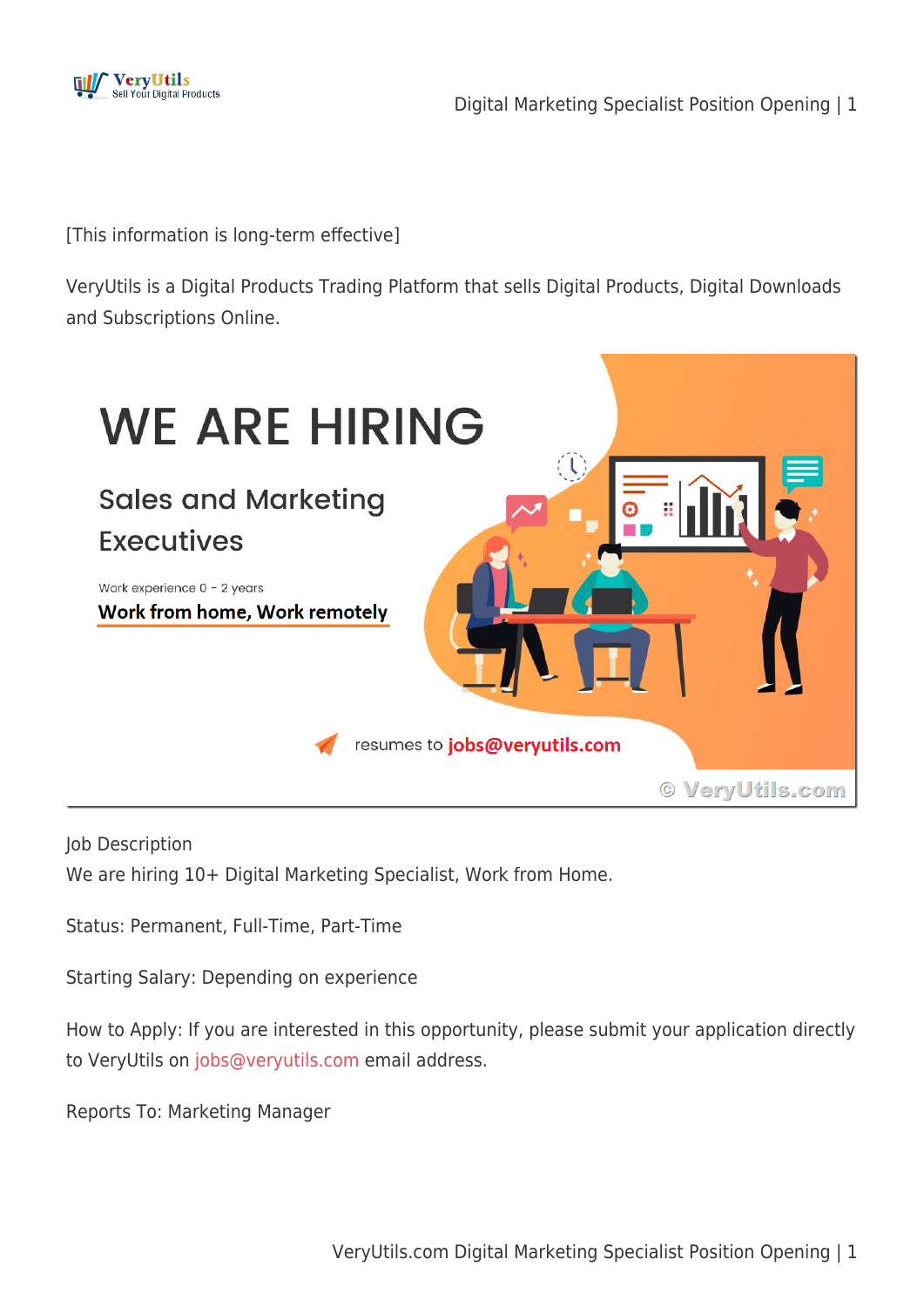

Education & Experience

\* College or University degree

Business Equipment and Computer Applications

- \* Word processing software
- \* Excel Spreadsheet software
- \* Email clients
- \* Photoshop or other Image Editors

#### Additional Skills

- \* Market business services
- \* Develop promotional materials
- \* Write and edit press releases, newsletter and communications materials
- \* Write marketing emails

Area of Specialization

- \* Advertising
- \* Accounting and financial services
- \* Sales
- \* Marketing
- \* Customs services
- \* Communications
- \* E-commerce

Specific Skills

- \* Looking for vendor/clients on Google, Facebook, Twitter, etc. sites.
- \* Looking for vendor/clients through competitors.
- \* Plan, organize, direct, control and evaluate the marketing plans.

Own Tools/Equipment

- \* Computer
- \* Internet access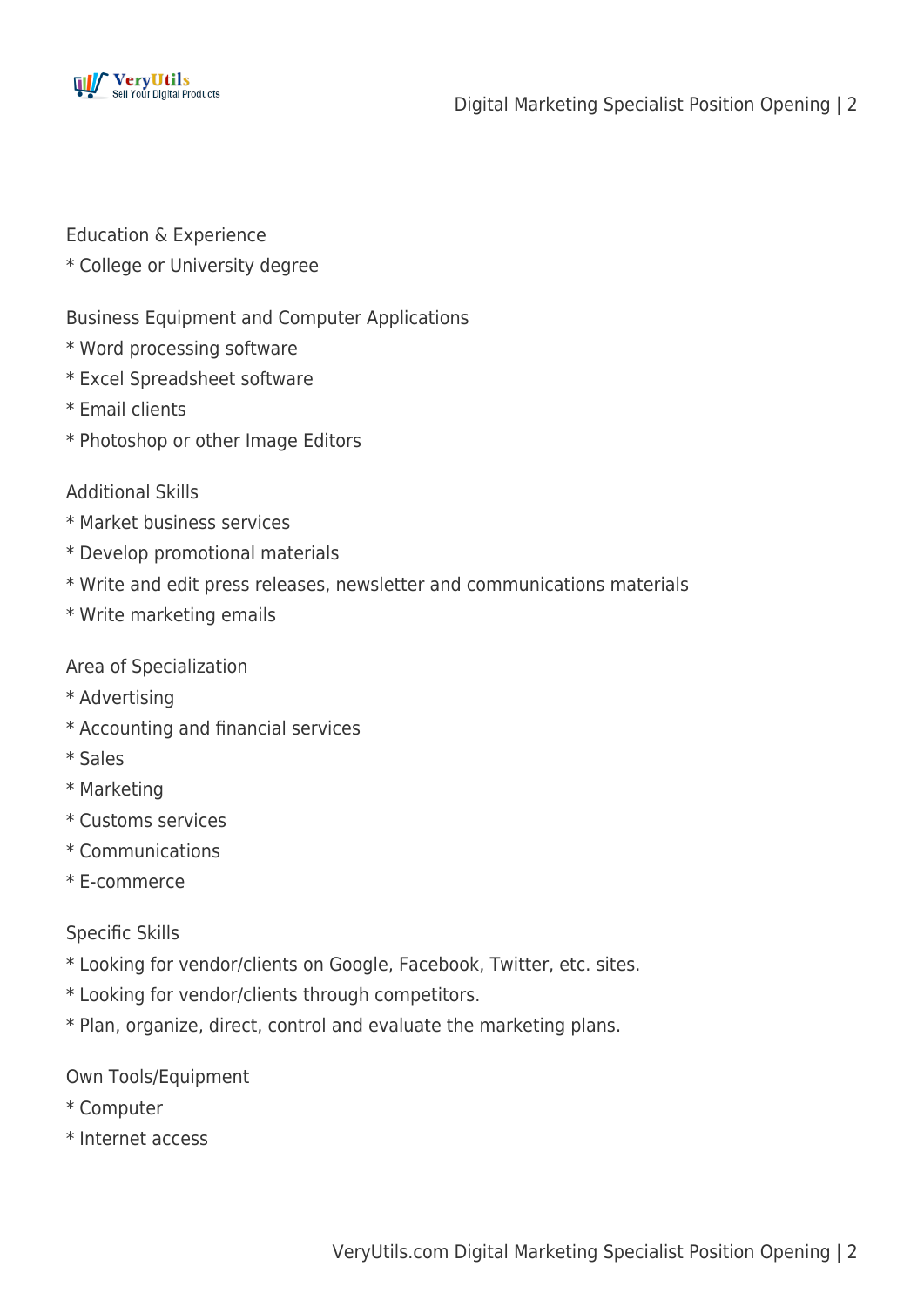

- \* Cellular phone
- Work Location Information
- \* Work from home
- Personal Suitability
- \* Effective interpersonal skills
- \* Flexibility
- \* Team player
- \* Excellent written communication
- \* Dependability
- \* Organized

### Related posts:



Sell Digital Products on VeryUtils. Sell code, artwork, e-books. Anything digital.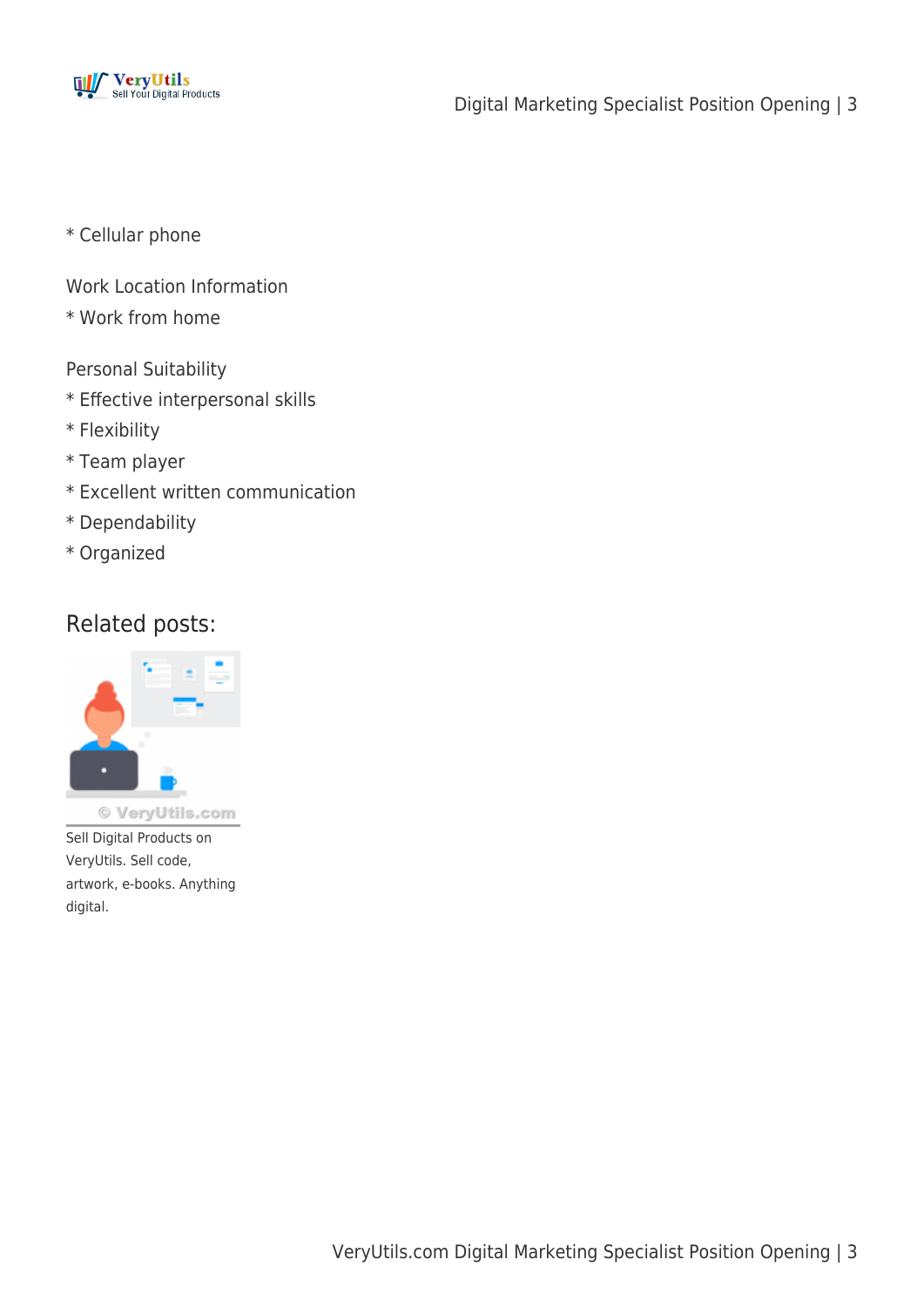

#### Digital Marketing Specialist Position Opening | 4



VeryUtils.com successfully launched. VeryUtils is a best marketplace for virtual and digital product...



VeryUtils is an online digital marketplace where developers and designers can buy and sell various r... **C** Verrittils  $\overline{a}$ 

|                   | <b>And Frede Destan Pendentis</b>                                             |                       | $\sim$ |
|-------------------|-------------------------------------------------------------------------------|-----------------------|--------|
|                   | improves Application. Separatifiate has biliano-herpiers. Thereis, Ruges. Ca. |                       |        |
|                   | () Arnet () Report ()                                                         |                       |        |
| count             | dready/here are arrived with us, please legit unifor right page.              |                       |        |
| Personal Details  |                                                                               |                       |        |
| <b>Institutes</b> | <b>Parish Realman</b>                                                         |                       |        |
| And Harvey        | <b>Corp. Racross</b>                                                          |                       |        |
| <b>A-C. Alant</b> | 15. Future                                                                    |                       |        |
| <b>Magicans</b>   | Telephone                                                                     |                       |        |
| Password          |                                                                               |                       |        |
|                   | Representative Committee of the                                               | 63 Magnel Hillie, and |        |

How to earn the money and High Commission from VeryUtils Platform?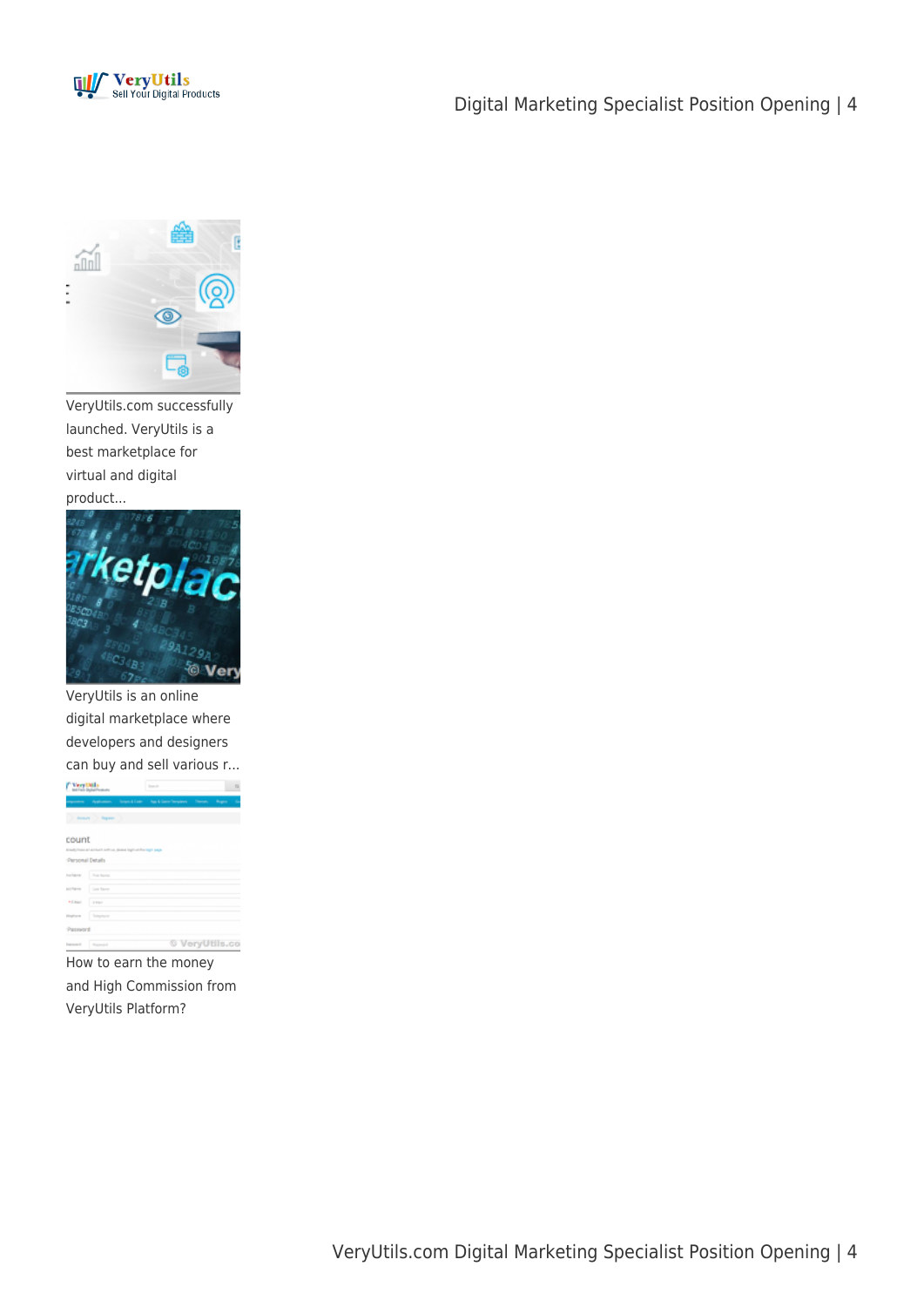

#### Digital Marketing Specialist Position Opening | 5



software development tool for developers and programmers



We are looking for English Writing Creator, Content Writing Jobs



Sell more, Earn more, Join us to earn your money today!